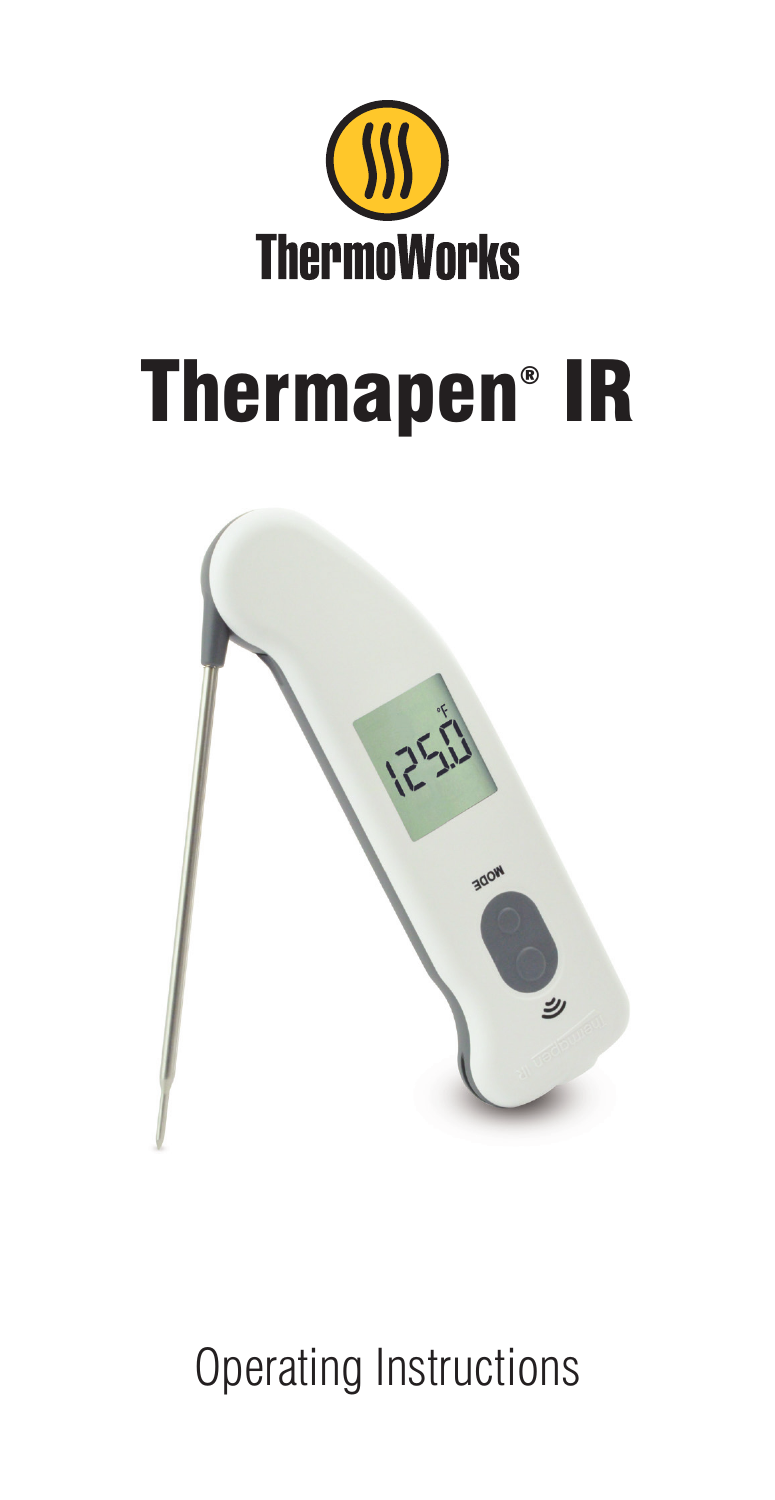INSTRUMENT OPERATION – Thermapen IR is both a non-contact infrared (IR) and a penetration probe thermometer.

**IR MODE** (Probe in closed position) – Aim the instrument at an object while pressing the Scan button  $\implies$ . The target's surface temperature will be displayed. The  $\implies$  symbol will appear in the display and the instrument will continue to measure while the Scan button is held down. When the Scan button is released 'HOLD' is displayed and the reading is automatically held for 30 seconds after which the thermometer will turn off.

**PROBE MODE** – Unfold the probe and insert the tip into the medium or substance to be measured. The instrument will take a few seconds to stabilize. The instrument is turned off by folding the probe until fully located into the rubber probe retainer. The probe should not be rotated more than 180 degrees as damage will occur. When not in use, it is recommended to store the probe in the closed position. The probe tip is very sharp and therefore caution should be taken when using.

MEASUREMENT ZONE/TARGET DISTANCE – The measurement zone is proportional to the distance the Thermapen IR is away from the target. Thermapen IR is equipped with a 5:1 lens. If the target is 5 inches away, the measurement zone will be 1 inch across.



**ROTATIONAL DISPLAY** – The display will rotate through 90° steps, depending on the direction the instrument is pointing, so that it can be used at any angle or in either hand, in both modes.

MAX/MIN – In IR mode, when 'HOLD' is displayed, press the Mode button to show the maximum or minimum values of the readings previously taken. These values are lost when the instrument goes into sleep mode after 30 seconds, or if the probe is opened. If the Scan button is pressed while viewing Max/Min values, the instrument immediately measures and reverts back into Hold mode when released. Please note: Max/Min is only available in IR mode.

**INSTRUMENT CONFIGURATION** - Thermapen IR has two settings menus that are accessed depending on the mode in use. Settings in Probe Mode apply to both IR and Probe measurements while settings in IR mode are specific to infrared. While in settings the LCD will be locked to horizontal rotation.

°C/°F – While in Probe mode press and hold the Mode button for 3 seconds to enter the Instrument settings menu. The display will show 'CorF', press the Scan button to change between °C and °F. Press the Mode button twice to save and exit - 'End' is displayed.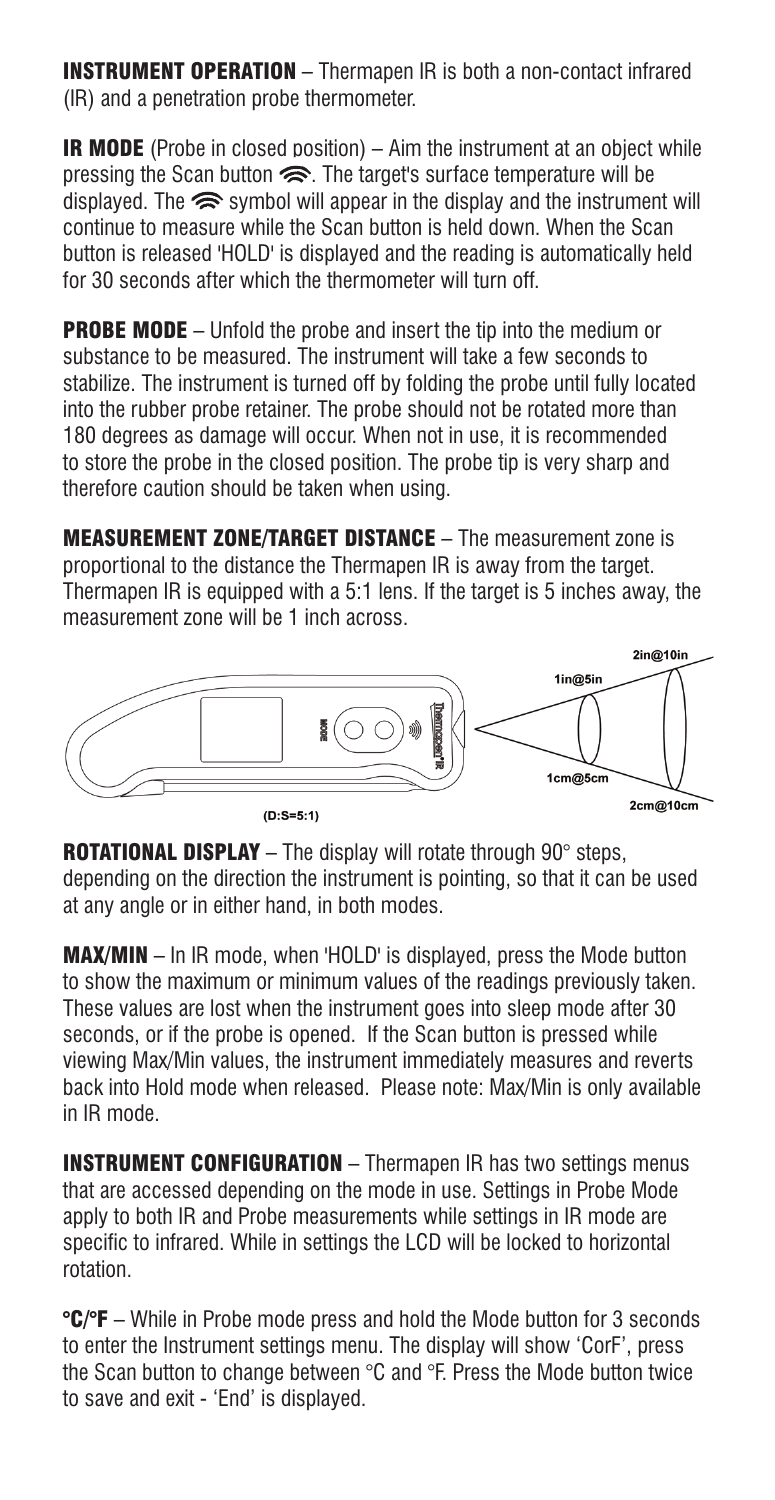**RESOLUTION** – While in Probe mode press and hold the Mode button for 3 seconds to enter the Instrument settings menu. Press the Mode button again to display the resolution (either  $1^{\circ}$  or 0.1°). Press the Scan button to change the resolution setting and then press the Mode button to save and exit - 'End' is displayed.

**EMISSIVITY** – Thermapen IR is supplied with a default emissivity setting of 0.95, that can be adjusted between 0.10 and 1.00 when in IR mode. To adjust, press the scan button to turn on IR mode. Hold down the Mode button for 3 seconds to enter the IR settings menu. Press the Scan button to increase the value in 0.01 steps or hold the Scan button down to increase the value in 0.1 steps. Once you have set the required emissivity press the Mode button twice to save and exit - 'End' is displayed.

For information relating to the emissivity of specific materials, please visit www.thermoworks.com. Please note: Non-contact infrared thermometers are not recommended for measuring the temperature of shiny or polished metals.

AMBIENT – While in IR mode press and hold the Mode button for 3 seconds to enter the IR settings menu. Press the Mode button again to view the ambient temperature. To exit the menu, press the Mode button once more - 'End' is displayed.

LCD ERROR MESSAGES (PROBE & IR MODES) – If the ambient temperature falls outside the operational range, then either 'Ambient Lo' or 'Ambient Hi' will be displayed. This will continue until the ambient temperature has returned within the limits. The instrument should be allowed plenty of time (minimum 30 minutes) to stabilize to the working/ room temperature. 'Hi' or 'Lo' will be displayed when the temperature being measured is outside of the instrument's measurement range. 'Err' will be displayed if the instrument has developed a fault.

**AUTO OFF/SLEEP MODE** – The instrument will automatically switch off after 30 seconds. The timer is reset with any button push in IR mode or with any movement in Probe mode. While in a settings menu the sleep interval is 10 minutes.

WAKE – When in Probe mode the instrument will wake from sleep when movement is detected.

**BATTERY REPLACEMENT** – A battery symbol  $' \Box'$  indicates that the batteries will need replacing. The instrument continues to measure accurately but we recommend that the batteries be changed as soon as possible. To replace the batteries, undo the retaining screw and lift the battery cover. Remove the batteries by pulling the battery retaining clip back while holding the instrument upside down. Replace both batteries, placing them positive side up, and ensuring the edge of the batteries are clipped under the plastic lugs near the cover hinge. Finally, replace cover and tighten retaining screw.